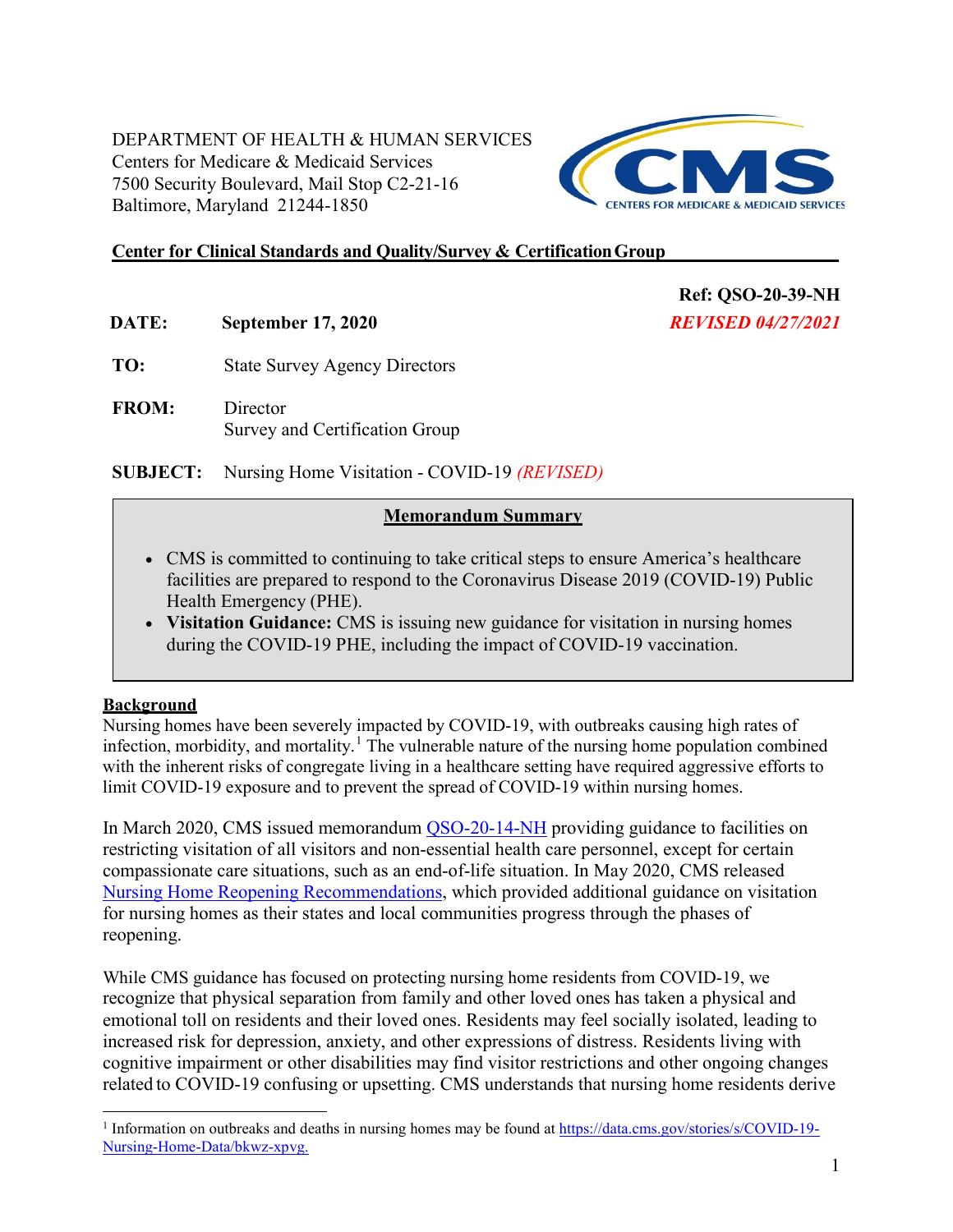value from the physical, emotional, and spiritual support they receive through visitation from family and friends. In light of this, CMS is revising the guidance regarding visitation in nursing homes during the COVID-19 PHE. The information contained in this memorandum supersedes and replaces previously issued guidance and recommendations regarding visitation.

Since the release of QSO memorandum 20-39-NH on September 17, 2020, COVID-19 vaccines have received Emergency Use Authorization from the Food and Drug Administration. [Millions of](https://covid.cdc.gov/covid-data-tracker/#vaccinations-ltc)  [vaccinations](https://covid.cdc.gov/covid-data-tracker/#vaccinations-ltc) have since been administered to nursing home residents and staff, and these vaccines have been shown to help prevent symptomatic SARS-CoV-2 infection (i.e., COVID-19). **Therefore, CMS, in conjunction with the Centers for Disease Control and Prevention (CDC), is updating its visitation guidance accordingly, but emphasizing the importance of maintaining infection prevention practices, given the continued risk of COVID-19 transmission.**

# **Guidance**

Visitation can be conducted through different means based on a facility's structure and residents' needs, such as in resident rooms, dedicated visitation spaces, outdoors, and for circumstances beyond compassionate care situations. Regardless of how visits are conducted, there are certain core principles and best practices that reduce the risk of COVID-19 transmission:

# **Core Principles of COVID-19 Infection Prevention**

- Screening of all who enter the facility for signs and symptoms of COVID-19 (e.g., temperature checks, questions about and observations of signs or symptoms), and denial of entry of those with signs or symptoms or those who have had close contact with someone with COVID-19 infection in the prior 14 days (regardless of the visitor's vaccination status)
- [Hand hygiene](https://www.cdc.gov/handhygiene/pdfs/Provider-Factsheet-508.pdf) (use of alcohol-based hand rub is preferred)
- Face covering or mask (covering mouth and nose) and social distancing at least six feet between persons*, in accordance with CDC [guidance](https://www.cdc.gov/coronavirus/2019-ncov/hcp/infection-control-after-vaccination.html)*
- Instructional signage throughout the facility and proper visitor education on COVID-19 signs and symptoms, infection control precautions, other applicable facility practices (e.g., use of face covering or mask, specified entries, exits and routes to designated areas, hand hygiene)
- Cleaning and disinfecting high-frequency touched surfaces in the facility often, and designated visitation areas after each visit
- Appropriate staff use of **Personal Protective Equipment (PPE)**
- Effective cohorting of residents (e.g., separate areas dedicated to COVID-19 care)
- Resident and staff testing conducted as required at 42 CFR § 483.80(h) (see [QSO-](https://www.cms.gov/files/document/qso-20-38-nh-revised.pdf)[20-38-NH Revised\)](https://edit.cms.gov/files/document/qso-20-38-nh-revised.pdf)

These core principles are consistent with the Centers for Disease Control and Prevention [\(CDC\)](https://www.cdc.gov/coronavirus/2019-ncov/hcp/long-term-care.html?CDC_AA_refVal=https%3A%2F%2Fwww.cdc.gov%2Fcoronavirus%2F2019-ncov%2Fhealthcare-facilities%2Fprevent-spread-in-long-term-care-facilities.html) [guidance](https://www.cdc.gov/coronavirus/2019-ncov/hcp/long-term-care.html?CDC_AA_refVal=https%3A%2F%2Fwww.cdc.gov%2Fcoronavirus%2F2019-ncov%2Fhealthcare-facilities%2Fprevent-spread-in-long-term-care-facilities.html) for nursing homes, and should be **adhered to at all times**. Additionally, visitation should be person-centered, consider the residents' physical, mental, and psychosocial well-being, and support their quality of life. The risk of transmission can be further reduced through the use of physical barriers (e.g., clear Plexiglass dividers, curtains). Also, nursing homes should enable visits to be conducted with an adequate degree of privacy. Visitors who are unable to adhere to the core principles of COVID-19 infection prevention should not be permitted to visit or should be asked to leave. By following a person-centered approach and adhering to these core principles,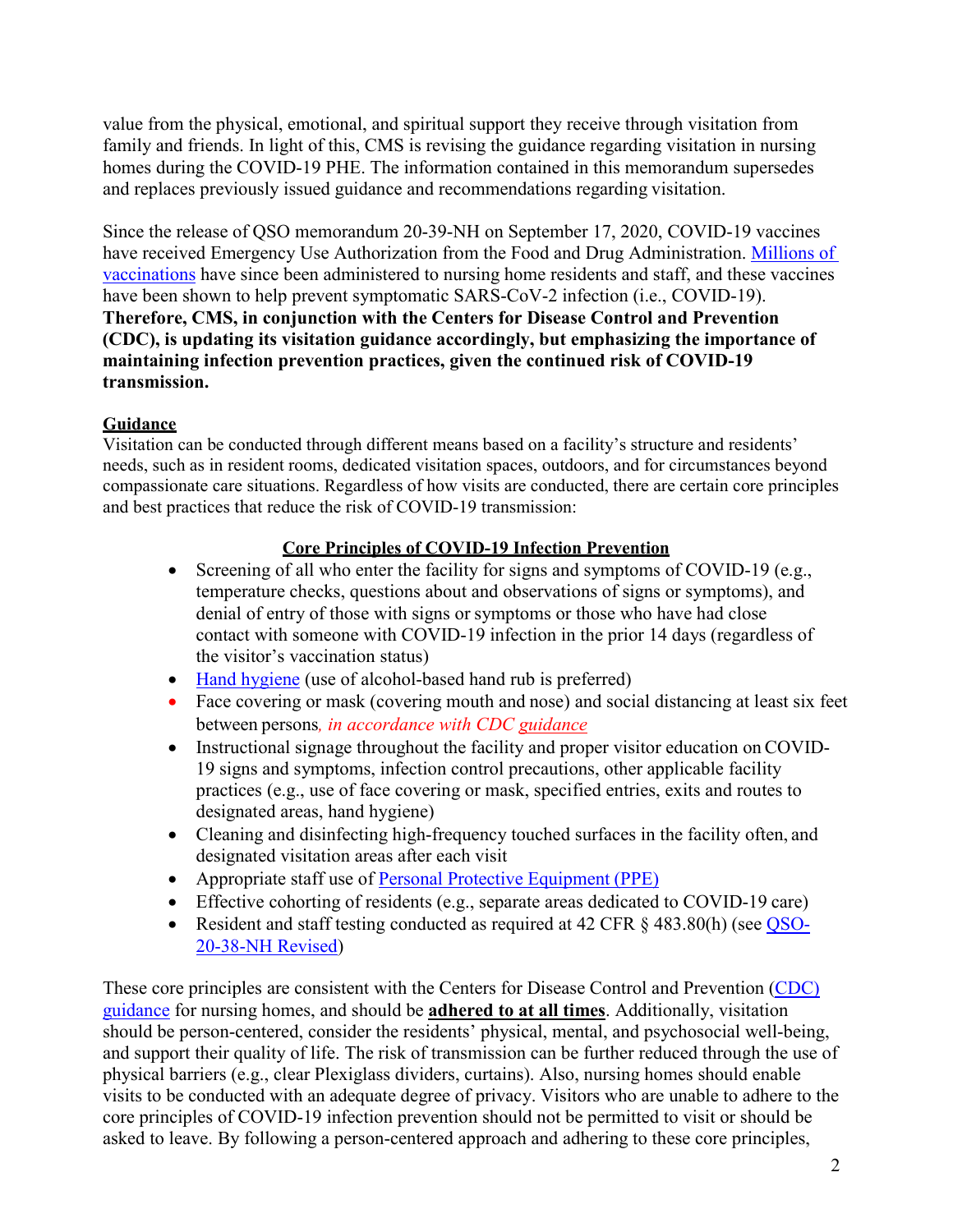visitation can occur safely based on the below guidance.

### **Outdoor Visitation**

While taking a person-centered approach and adhering to the core principles of COVID-19 infection prevention, outdoor visitation is preferred even when the resident and visitor are fully vaccinated\* against COVID-19. Outdoor visits generally pose a lower risk of transmission due to increased space and airflow. Therefore, visits should be held outdoors whenever practicable. However, weather considerations (e.g., inclement weather, excessively hot or cold temperatures, poor air quality) or an individual resident's health status (e.g., medical condition(s), COVID-19 status*, quarantine status*) may hinder outdoor visits*.* For outdoor visits, facilities should create accessible and safe outdoor spaces for visitation, such as in courtyards, patios, or parking lots, including the use of tents, if available. When conducting outdoor visitation, all appropriate infection control and prevention practices should be adhered to.

\*Fully vaccinated refers to a person who is ≥2 weeks following receipt of the second dose in a 2 dose series, or  $\geq$ 2 weeks following receipt of one dose of a single-dose vaccine, per the CDC's [Public Health Recommendations for Vaccinated Persons.](https://www.cdc.gov/vaccines/covid-19/info-by-product/clinical-considerations.html)

### **Indoor Visitation**

#### *See the current CDC guidance at [Updated Healthcare Infection Prevention and Control Recommendations in](https://www.cdc.gov/coronavirus/2019-ncov/hcp/infection-control-after-vaccination.html)  [Response to COVID-19 Vaccination](https://www.cdc.gov/coronavirus/2019-ncov/hcp/infection-control-after-vaccination.html) for information on indoor visitation.*

Facilities should allow indoor visitation at all times and for all residents (regardless of vaccination status), except for a few circumstances when visitation should be limited due to a high risk of COVID-19 transmission (note: compassionate care visits should be permitted at all times). These scenarios include limiting indoor visitation for:

- Unvaccinated residents, if the nursing home's COVID-19 county positivity rate is >10% and <70% of residents in the facility are fully vaccinated;<sup>[2](#page-2-0)</sup>
- Residents with confirmed COVID-19 infection, whether vaccinated or unvaccinated until they have met the [criteria to discontinue Transmission-Based Precautions](https://www.cdc.gov/coronavirus/2019-ncov/hcp/disposition-hospitalized-patients.html)*; or*
- Residents in quarantine, whether vaccinated or unvaccinated, until they have met criteria for release from [quarantine](https://www.cdc.gov/coronavirus/2019-ncov/hcp/long-term-care.html)*.*

Facilities should consider how the number of visitors per resident at one time and the total number of visitors in the facility at one time (based on the size of the building and physical space) may affect the ability to maintain the core principles of infection prevention. If necessary, facilities should consider scheduling visits for a specified length of time to help ensure all residents are able to receive visitors. During indoor visitation, facilities should limit visitor movement in the facility. For example, visitors should not walk around different halls of the facility. Rather, they should go directly to the resident's room or designated visitation area. Visits for residents who share a room should not be conducted in the resident's room, if possible. For situations where there is a roommate and the health status of the resident prevents leaving the room, facilities should attempt to enable inroom visitation while adhering to the core principles of COVID-19 infection prevention.

 $\overline{a}$ 

<span id="page-2-0"></span><sup>2</sup> The county positivity rate refers to the color-coded positivity classification, which can be found on the *[COVID-19](https://data.cms.gov/stories/s/COVID-19-Nursing-Home-Data/bkwz-xpvg)  [Nursing](https://data.cms.gov/stories/s/COVID-19-Nursing-Home-Data/bkwz-xpvg) [Home Data](https://data.cms.gov/stories/s/COVID-19-Nursing-Home-Data/bkwz-xpvg) site.*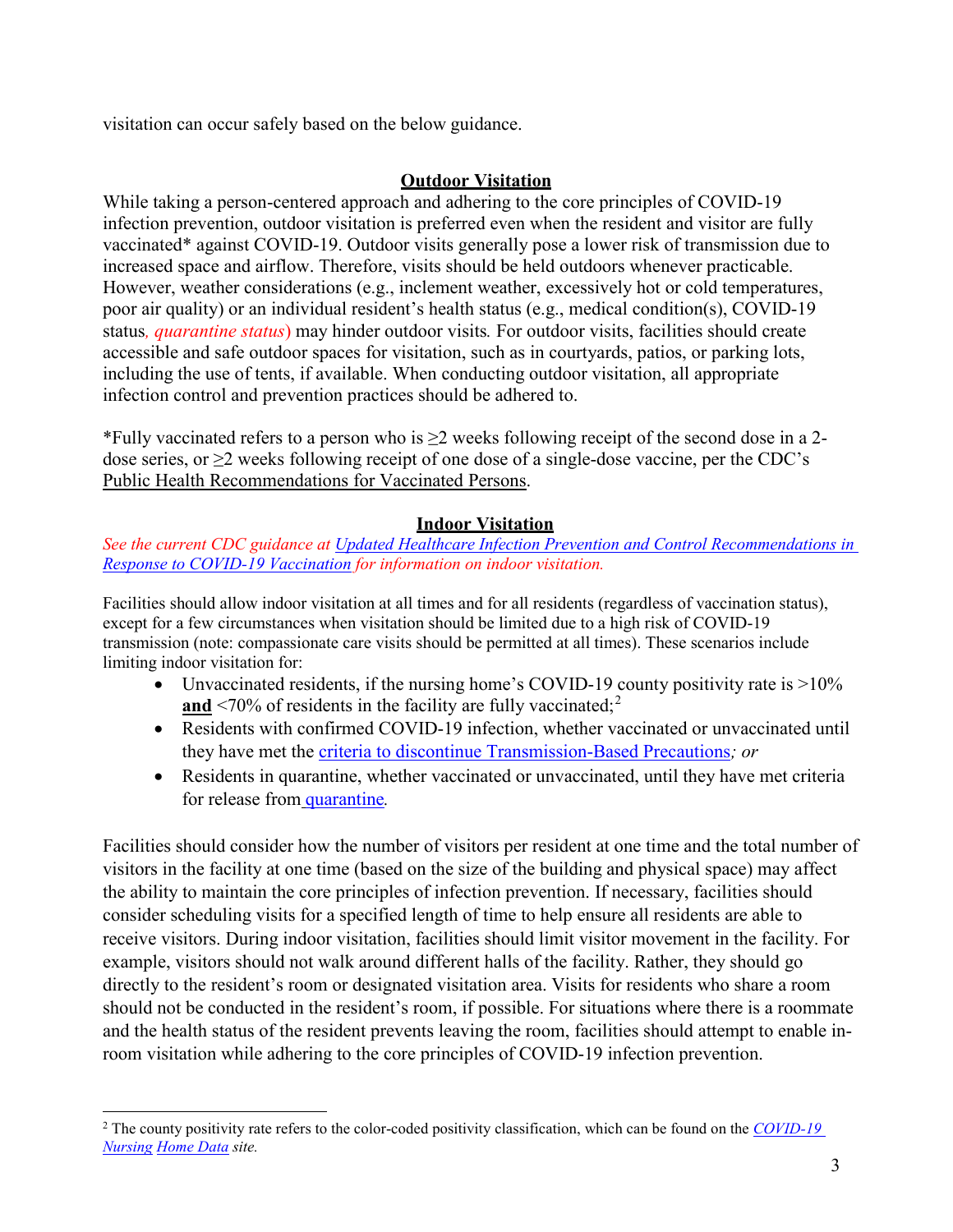*NOTE:* CMS and CDC continue to recommend facilities, residents, and families adhere to the core principles of COVID-19 infection, including physical distancing (maintaining at least 6 feet between people). This continues to be the safest way to prevent the spread of COVID-19, particularly if either party has not been fully vaccinated. However, we acknowledge the toll that separation and isolation has taken. We also acknowledge that there is no substitute for physical contact, such as the warm embrace between a resident and their loved one. Therefore, if the resident is fully vaccinated, they can choose to have close contact (including touch) with their visitor *in accordance with the CDC's [Updated Healthcare Infection Prevention and Control Recommendations in Response to](https://www.cdc.gov/coronavirus/2019-ncov/hcp/infection-control-after-vaccination.html)  [COVID-19 Vaccination](https://www.cdc.gov/coronavirus/2019-ncov/hcp/infection-control-after-vaccination.html)*. *Visitors* should physically distance from other residents and staff in the facility.

### **Indoor Visitation during an Outbreak**

An outbreak exists when a new [nursing home onset](https://www.cdc.gov/coronavirus/2019-ncov/hcp/nursing-homes-testing.html#nursing-home) of COVID-19 occurs (i.e., a new COVID-19 case among residents or staff). This guidance is intended to describe how visitation can still occur when there is an outbreak, but there is evidence that the transmission of COVID-19 is contained to a single area (e.g., unit) of the facility. To swiftly detect cases, we remind facilities to adhere to CMS regulations and guidance for COVID-19 testing, including routine staff testing, testing of individuals with symptoms, and outbreak testing.

When a new case of COVID-19 among residents or staff is identified, a facility should immediately begin outbreak testing and suspend all visitation (except that required under federal disability rights law), until at least one round of facility-wide testing is completed. Visitation can resume based on the following criteria:

- If the first round of outbreak testing reveals **no additional COVID-19 cases in other areas (e.g., units) of the facility**, then visitation can resume for residents in areas/units with no COVID-19 cases. However, the facility should suspend visitation on the affected unit until the facility meets the criteria to discontinue outbreak testing.<sup>[3](#page-3-0)</sup>
	- o For example, if the first round of outbreak testing reveals two more COVID-19 cases in the same unit as the original case, but not in other units, visitation can resume for residents in areas/units with no COVID-19 cases.
- If the first round of outbreak testing **reveals one or more additional COVID-19 cases in other areas/units of the facility** (e.g., new cases in two or more units), then facilities should suspend visitation for all residents (vaccinated and unvaccinated), until the facility meets the criteria to discontinue outbreak testing.

While the above scenarios describe how visitation can continue after one round of outbreak testing, facilities should continue all necessary rounds of outbreak testing. In other words, this guidance provides information on how visitation can occur during an outbreak, but does not change any expectations for testing and adherence to infection prevention and control practices. If subsequent rounds of outbreak testing identify **one or more additional COVID-19 cases in other areas/units of the facility**, then facilities should suspend visitation for all residents (vaccinated and unvaccinated), until the facility meets the criteria to discontinue outbreak testing.

NOTE: In all cases, visitors should be notified about the potential for COVID-19 exposure in the facility (e.g., appropriate signage regarding current outbreaks), and adhere to the core principles of

<span id="page-3-0"></span> $\overline{a}$ <sup>3</sup> *Outbreak testing is discontinued when testing identifies no new cases of COVID-19 infection among staff or residents for at least 14 days since the most recent positive result. For more information se[e CMS Memorandum QSO-20-38-NH.](https://www.cms.gov/files/document/qso-20-38-nh.pdf)*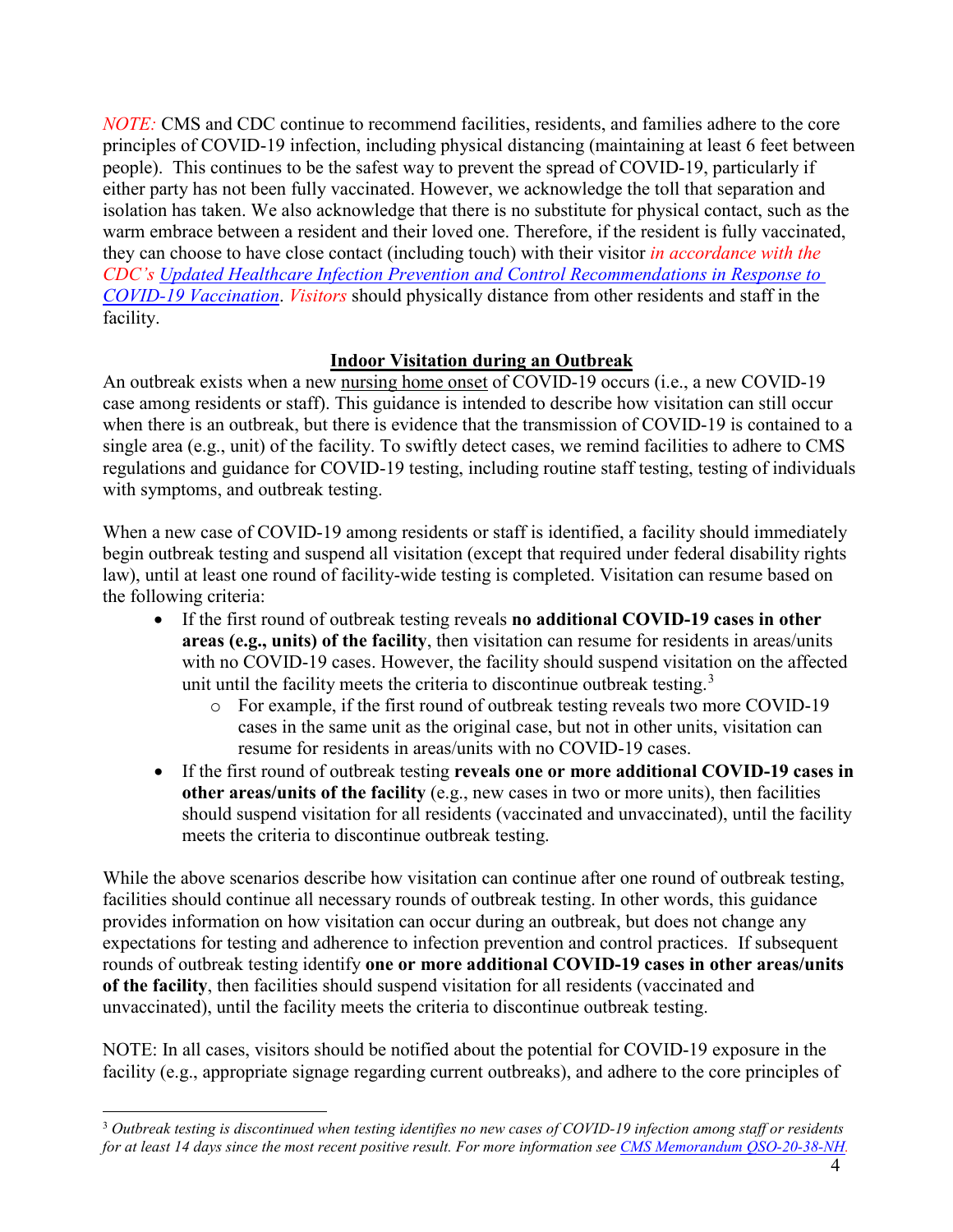COVID-19 infection prevention, including effective hand hygiene and use of face-coverings.

We note that compassionate care visits and visits required under federal disability rights law should be **allowed at all times**, for any resident (vaccinated or unvaccinated) regardless of the above scenarios. Lastly, facilities should continue to consult with their state or local health departments when an outbreak is identified to ensure adherence to infection control precautions, and for recommendations to reduce the risk of COVID-19 transmission.

### **Visitor Testing and Vaccination**

While not required, we encourage facilities in medium- or high-positivity counties to offer testing to visitors, if feasible. If so, facilities should prioritize visitors that visit regularly (e.g., weekly), although any visitor can be tested. Facilities may also encourage visitors to be tested on their own prior to coming to the facility (e.g., within 2–3 days). Similarly, we encourage visitors to become vaccinated when they have the opportunity. While visitor testing and vaccination can help prevent the spread of COVID-19, visitors should not be required to be tested or vaccinated (or show proof of such) as a condition of visitation. This also applies to representatives of the Office of the State Long-Term Care Ombudsman and protection and advocacy systems, as described below.

### **Compassionate Care Visits**

While end-of-life situations have been used as examples of compassionate care situations, the term "compassionate care situations" does not exclusively refer to end-of-life situations. Examples of other types of compassionate care situations include, but are not limited to:

- A resident, who was living with their family before recently being admitted to a nursing home, is struggling with the change in environment and lack of physical family support.
- A resident who is grieving after a friend or family member recently passed away.
- A resident who needs cueing and encouragement with eating or drinking, previously provided by family and/or caregiver(s), is experiencing weight loss or dehydration.
- A resident, who used to talk and interact with others, is experiencing emotional distress, seldom speaking, or crying more frequently (when the resident had rarely cried in the past).

Allowing a visit in these situations would be consistent with the intent of, "compassionate care situations." Also, in addition to family members, compassionate care visits can be conducted by any individual that can meet the resident's needs, such as clergy or lay persons offering religious and spiritual support. Furthermore, the above list is not an exhaustive list as there may be other compassionate care situations not included. Compassionate care visits, and visits required under federal disability rights law, should be allowed at all times, regardless of a resident's vaccination status, the county's COVID-19 positivity rate, or an outbreak.

Lastly, visits should be conducted using social distancing; however, if during a compassionate care visit, a visitor and facility identify a way to allow for personal contact, it should only be done following appropriate infection prevention guidelines, and for a limited amount of time. Also, as noted above, if the resident is fully vaccinated, they can choose to have close contact (including touch) with their visitor while wearing a well-fitting face mask and performing hand-hygiene before and after. Regardless, visitors should physically distance from other residents and staff in the facility. Through a person-centered approach, facilities should work with residents, families, caregivers, resident representatives, and the Ombudsman program to identify the need for compassionate care visits.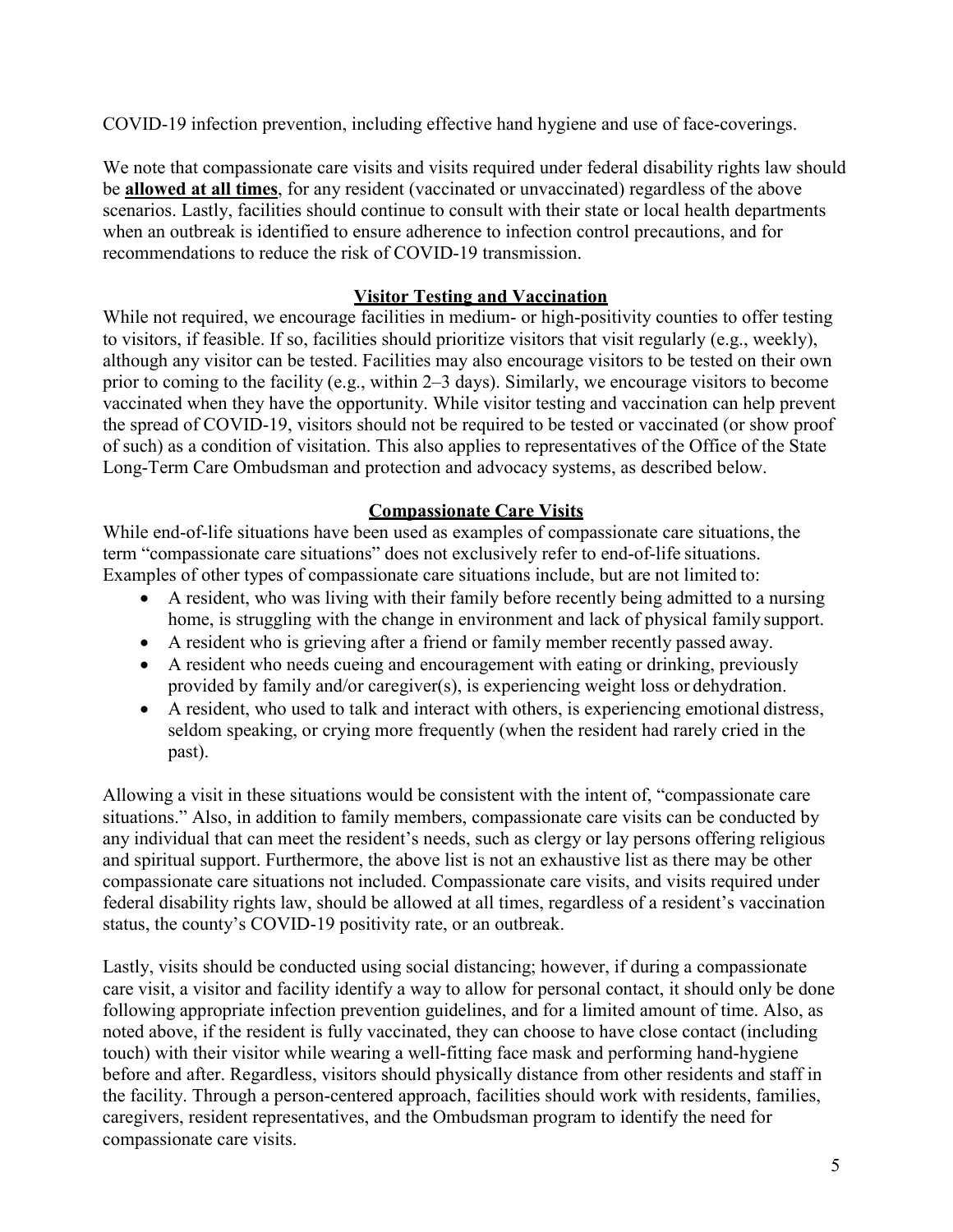#### **Required Visitation**

Facilities shall not restrict visitation without a reasonable clinical or safety cause, consistent with 42 CFR  $\S 483.10(f) (4) (v)$ . A nursing home **must** facilitate in-person visitation consistent with the applicable CMS regulations, which can be done by applying the guidance stated above. Failure to facilitate visitation, without adequate reason related to clinical necessity or resident safety, would constitute a potential violation of 42 CFR § 483.10(f) (4), and the facility would be subject to citation and enforcement actions.

Residents who are on transmission-based precautions for COVID-19 should only receive visits that are virtual, through windows, or in-person for compassionate care situations, with adherence to transmission-based precautions. However, this restriction should be lifted once transmissionbased precautions are no longer required per [CDC guidelines,](https://www.cdc.gov/coronavirus/2019-ncov/hcp/disposition-hospitalized-patients.html) and other visits may be conducted as described above.

#### **Access to the Long-Term Care Ombudsman**

As stated in previous CMS guidance [QSO-20-28-NH \(revised\),](https://www.cms.gov/files/document/qso-20-28-nh-revised.pdf) regulations at 42 CFR §  $483.10(f)(4)(i)(C)$  require that a Medicare and Medicaid- certified nursing home provide representatives of the Office of the State Long-Term Care Ombudsman with immediate access to any resident. During this PHE, in-person access may be limited due to infection control concerns and/or transmission of COVID-19, such as the scenarios stated above for limiting indoor visitation; however, in-person access may not be limited without reasonable cause. We note that representatives of the Office of the Ombudsman should adhere to the core principles of COVID-19 infection prevention as described above. If in-person access is deemed inadvisable (e.g., the Ombudsman has signs or symptoms of COVID-19), facilities must, at a minimum, facilitate alternative resident communication with the ombudsman, such as by phone or through use of other technology. Nursing homes are also required under  $42 \text{ CFR} \text{ } \text{\&} 483.10(h)(3)(ii)$  to allow the Ombudsman to examine the resident's medical, social, and administrative records as otherwise authorized by State law.

#### **Federal Disability Rights Laws and Protection & Advocacy (P&A) Programs**

Section  $483.10(f)(4)(i)(E)$  and  $(F)$  requires the facility to allow immediate access to a resident by any representative of the protection and advocacy systems, as designated by the state, and as established under the Developmental Disabilities Assistance and Bill of Rights Act of 2000 (DD Act), and of the agency responsible for the protection and advocacy system for individuals with a mental disorder (established under the Protection and Advocacy for Mentally Ill Individuals Act of 2000). P&A programs authorized under the DD Act protect the rights of individuals with developmental and other disabilities and are authorized to "investigate incidents of abuse and neglect of individuals with developmental disabilities if the incidents are reported to the system or if there is probable cause to believe the incidents occurred." 42 U.S.C. § 15043(a)(2)(B). Under its federal authorities, representatives of P&A programs are permitted access to all facility residents, which includes "the opportunity to meet and communicate privately with such individuals regularly, both formally and informally, by telephone, mail and in person." 42 CFR § 51.42(c); 45 CFR § 1326.27.

Additionally, each facility must comply with federal disability rights laws such as Section 504 of the Rehabilitation Act and the Americans with Disabilities Act (ADA).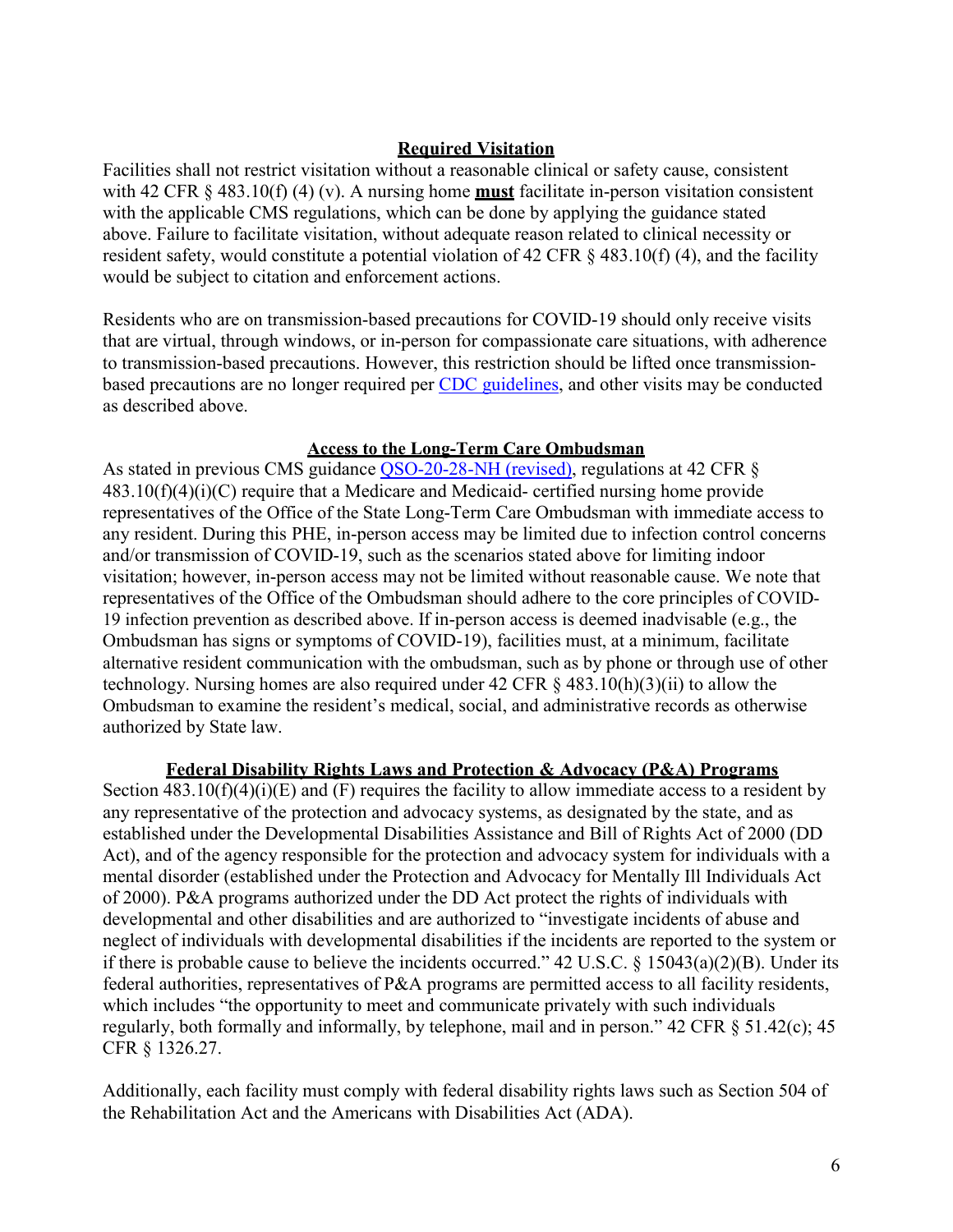For example, if a resident requires assistance to ensure effective communication (e.g., a qualified interpreter or someone to facilitate communication) and the assistance is not available by onsite staff or effective communication cannot be provided without such entry (e.g., video remote interpreting), the facility must allow the individual entry into the nursing home to interpret or facilitate, with some exceptions. This would not preclude nursing homes from imposing legitimate safety measures that are necessary for safe operations, such as requiring such individuals to adhere to the core principles of COVID-19 infection prevention. Any questions about or issues related to enforcement or oversight of the non-CMS requirements and citations referenced above under this section subject heading should be referred to the HHS Office for Civil Rights, the Administration for Community Living, or other appropriate oversight agency.

#### **Entry of Healthcare Workers and Other Providers of Services**

Health care workers who are not employees of the facility but provide direct care to the facility's residents, such as hospice workers, Emergency Medical Services (EMS) personnel, dialysis technicians, laboratory technicians, radiology technicians, social workers, clergy, etc., must be permitted to come into the facility as long as they are not subject to a work exclusion due to an exposure to COVID-19 or showing signs or symptoms of COVID-19 after being screened. We note that EMS personnel do not need to be screened, so they can attend to an emergency without delay. We remind facilities that all staff, including individuals providing services under arrangement as well as volunteers, should adhere to the core principles of COVID-19 infection prevention and must comply with COVID-19 testing requirements.

We understand that some states or facilities have designated categories of visitors, such as "essential caregivers," based on their visit history or resident designation. CMS does not distinguish between these types of visitors and other visitors. Using a person-centered approach when applying this guidance should cover all types of visitors, including those who have been categorized as "essential caregivers."

# **Communal Activities and Dining**

While adhering to the core principles of COVID-19 infection prevention, communal activities and dining may occur. Book clubs, crafts, movies, exercise, and bingo are all activities that can be facilitated with alterations to adhere to the guidelines for preventing transmission. *The CDC has provided additional guidance on activities and dining based on resident vaccination status. For example, residents who are fully vaccinated may dine and participate in activities without face coverings or social distancing if all participating residents are fully vaccinated; if unvaccinated residents are present during communal dining or activities, then all residents should use face coverings when not eating and unvaccinated residents should physically distance from others. See the CDC guidance [Updated Healthcare Infection Prevention and Control Recommendations](https://www.cdc.gov/coronavirus/2019-ncov/hcp/infection-control-after-vaccination.html)  [in Response to COVID-19 Vaccination](https://www.cdc.gov/coronavirus/2019-ncov/hcp/infection-control-after-vaccination.html) for information on communal dining and activities.*

#### **Survey Considerations**

Federal and state surveyors are not required to be vaccinated and must be permitted entry into facilities unless they exhibit signs or symptoms of COVID-19. Surveyors should also adhere to the core principles of COVID-19 infection prevention, and adhere to any COVID-19 infection prevention requirements set by state law.

• For concerns related to resident communication with and access to persons and services inside and outside the facility, surveyors should investigate for non-compliance at 42